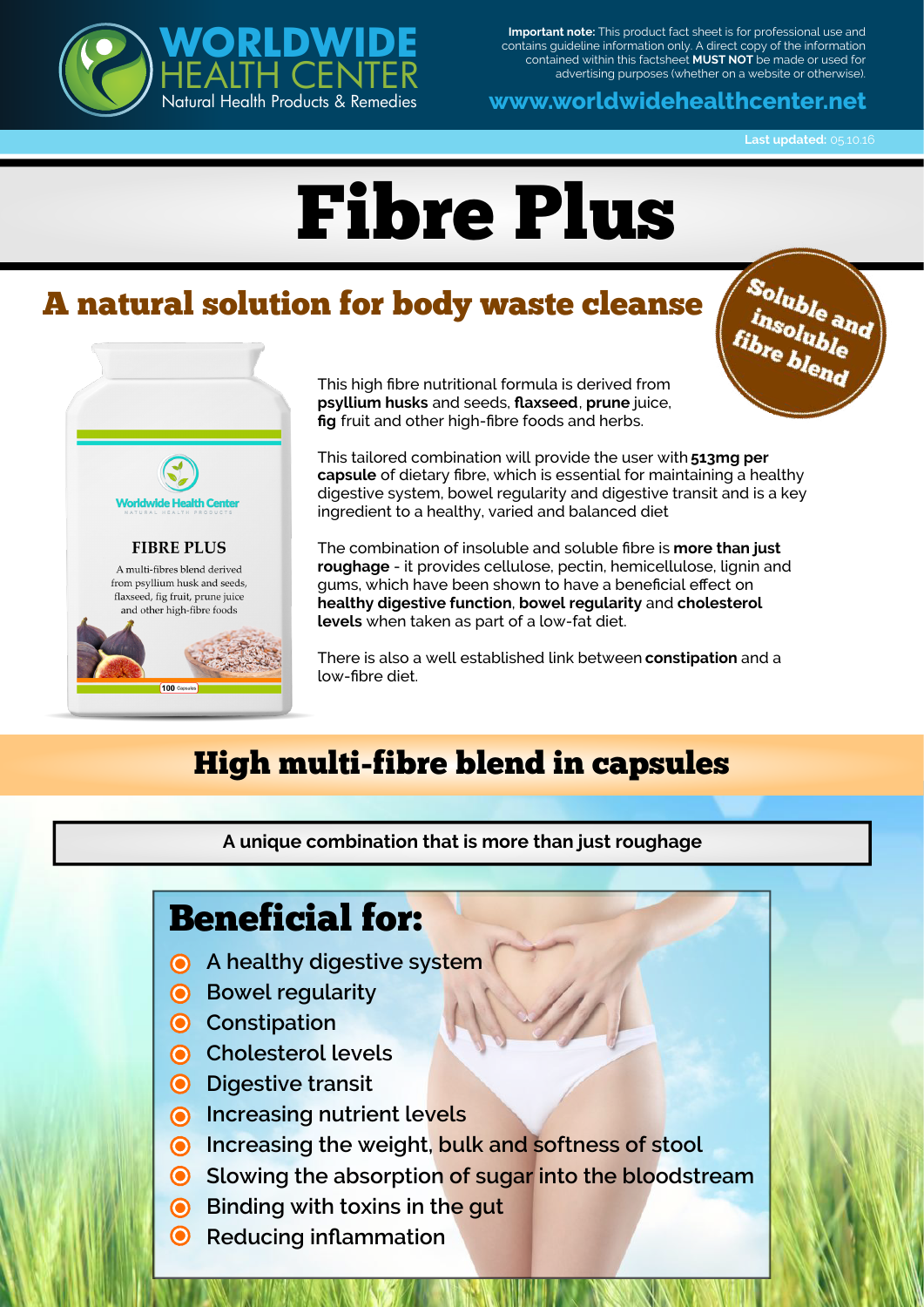## About the ingredients...

**Psyllium husk and seeds:** Psyllium is a leafy-stemmed Eurasian plantain, the husks and seeds of which are used as a **laxative** and **bulking agent** in the treatment of constipation and, in some cases, **obesity**.

Psyllium is naturally rich in **dietary fibre**, providing the extra fibre that so many people need in order to maintain **regular and healthy bowels**.

Psyllium husk is a water absorbing / retention fibre, which gives **bulk to stools** by absorbing water - as much as **20 times its own weight**! This gives the bowel wall something to work on and lets it push matter through smoothly and quickly via peristalsis.

Fibre also stimulates **natural bacteria in the bowel.** When water is added to psyllium husks, a soft gel is formed, which helps the unwanted matter in the colon (constipation) to move through smoothly, with no straining or discomfort, know as colon cleansing.

**Flaxseed powder:** Flaxseed is one of the best sources of **Omega 3 fatty acids**, a type of "**good fat**" that is generally missing from the Western diet. These acids can help to **lower high cholesterol** and **high blood pressure**, reduce elevated triglyceride levels and help to prevent blood clots.

> They can also lower elevated blood levels of the protein **homocysteine**, believed to be a major risk factor for heart disease.

Flaxseed is also a rich source of **lignans**, a type of fibre that is changed by friendly bacteria in the gut into compounds that help to fight against disease. Lignans also modulate hormone levels and relieve some of the symptoms often associated with menopause.

Flaxseed contains a natural **antioxidant**, which is thought to help muscles recover more quickly and has an **anti-inflammatory effect** that can help to reduce muscle soreness.

**Fenugreek powder:** Fenugreek (Trigonella foenum-graecum) is a bitter, medicinal herb that is loaded with **antioxidants** and has **laxative** and **anti-parasitic** effects.

It also increases milk flow, stimulates the uterus, soothes irritated tissues, lowers fever, reduces blood sugar, **improves digestion** and promotes healing. It **stimulates the immune system** and **aids in removal of toxins** from the body through the lymph nodes.

The seeds (Methi), in particular, are rich in lipids, protein, protease inhibitors, alkaloids, mucilaginous fiber, phosphorus, iron, calcium, niacin, vitamin C, selenium and various other nutrients. They have stimulant, anti-parasitic, **anti-inflammatory**, aphrodisiac, **expectorant**, **laxative**, hepatoprotective and diaphoretic properties.

Plus, it is believed that the seeds **reduce fatty tissues**, thereby aiding in natural weight loss.

**Apple pectin:** Apples are a rich source of pectin: a naturally-occurring carbohydrate. Pectin is particularly good at helping to **lower blood cholesterol levels**.

The liver pumps excess cholesterol into the bile, which then enters the intestines. If pectin is present in the intestines, it will bind with the cholesterol and take it out of the body. Pectin also changes into galacturonic acid, which can combine with **heavy metals** (such as lead and mercury) and certain radio active materials in the gut and take them out of the body.



For people who are prone to constipation, pectin can provide a gentle form of fibre, which acts as a **bulk laxative** and **mops up toxins** that enter the intestines.